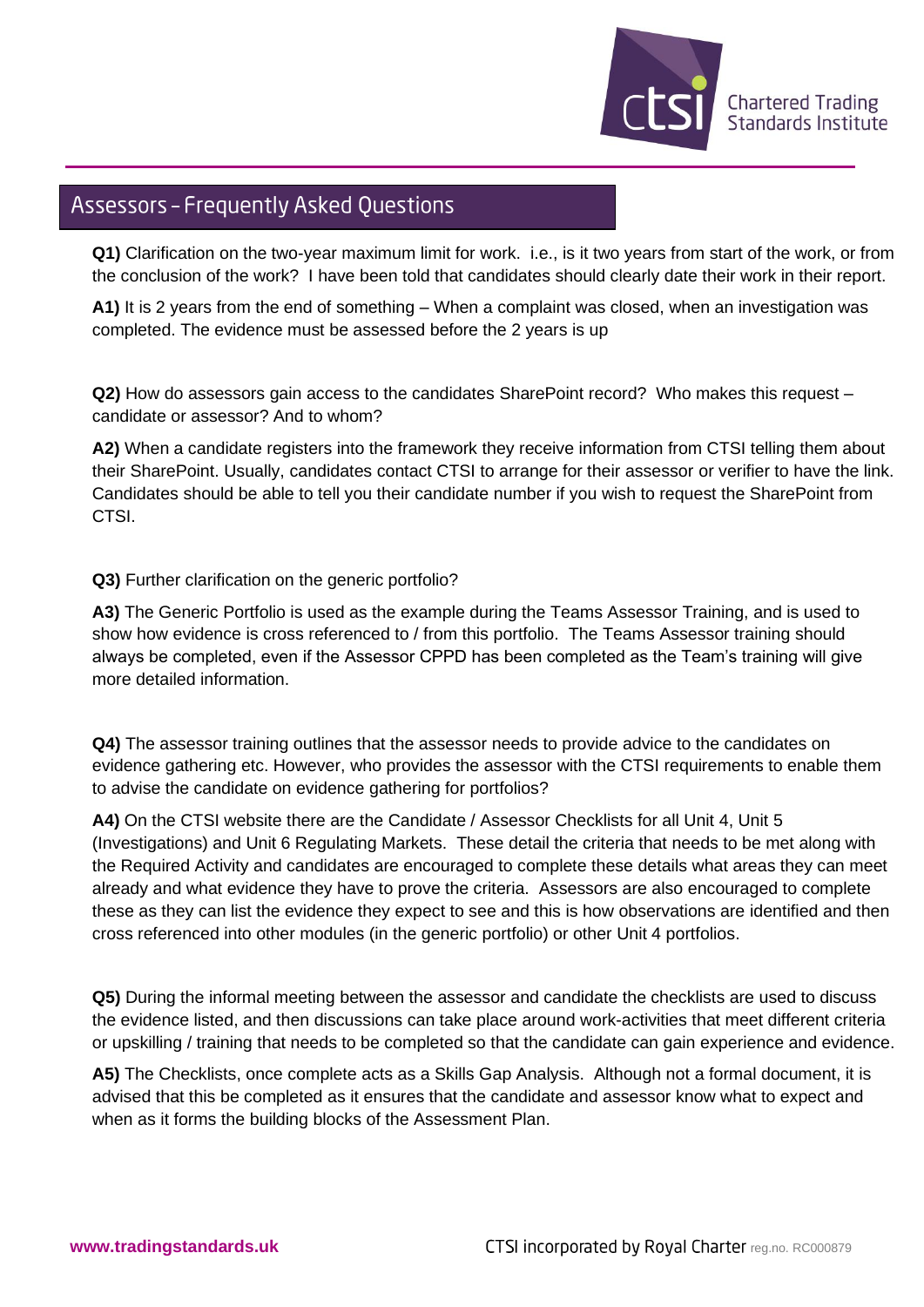**Q6)** How do we ensure consistency and fairness throughout the process? i.e. between the various candidates and assessors. Where is the benchmark?

A6) This is why there are Verifiers. It is the purpose of the Verifier to ensure consistency between assessors within an authority. Just as an assessor has different types of evidence to confirm competency, verifies have different ways to ensure consistency and fairness across the process. Examples of these are Assessor Questioning, Candidate Questioning, Observing Desktop Assessments and Observing an Assessor Observation.

**Q7)** What is the correct level of competence required by the candidate? What level should be working towards? A newly qualified officer is not going to be as experienced or as competent as a senior officer? At what level should we be pitching our expectations when reviewing work and questioning?

**A7)** We compare the level of competence required to that of a Driving Test. When the Driving Test is passed, it means that that the new driver (or newly qualified officer) are able to drive without the need to a companion next to them. So a newly qualified officer is able to go and complete a visit without supervision and are able to ask questions of more experienced officers in order for them to become more confident.

**Q8)** On average for a portfolio, how many different witness observations should be included i.e. how many different officers are expected to contribute to the evidence of a candidate? Or does it not matter as long as the evidence box is ticked? i.e. it could be the same officer each time providing a witness observation for a number of tasks. [my candidate had a reluctance to ask for witness observations, this left me questioning the candidate every single time, to meet the evidence criteria.] I don't know if this is acceptable?

**A8)** Remember, a Witness Observation is only 1 form of evidence and does not always, have to be used. This will be identified when the Candidate / Assessor Checklist is completed at the start of the process. It is unusual not to have Witness observations as the candidate is unable to go out on their own and sign any formal documentation. It can be the same officer who goes out with the candidate each time which is fine, and an observation could be gained each time.

There is no average for evidence but as a rule of thumb (and this is not set in stone) Work based evidence makes up at least 70& of the portfolio, as this is the easiest way for a candidate to show competence then the remaining 30% is made of either Witness Observations, Assessor Observations, Witness Testimonies and Question & Answer Sessions.

**Q9)** Why is the witness testimony listed as one of the five forms of evidence, when it can only be submitted once per portfolio?

**A9)** There is nothing stated that says a Witness Testimony can be submitted only once, it is the norm however, if a candidate has moved from another Trading Standards Authority they are able to contact that authority and request a Witness Testimony from them as well as one from their current authority.

So just to confirm my understanding - each task needs three types of evidence, therefore we have just four options available per task– work based; assessor observation; witness observations & questioning. So every task will be work-based task, therefore that leaves two of the following that must be completed - an witness observation; assessor observation or questioning.

Work based is always present, then use another two from Assessor Observation, Witness Observation, Witness Testimony, Questions & Answers. As long as this is accepted by the authority as acceptable (no fresh products for screen-testing) then that is acceptable. Assessors are encouraged to carry out Observations as these are a great way to track progress and achievement and they are able to confirm